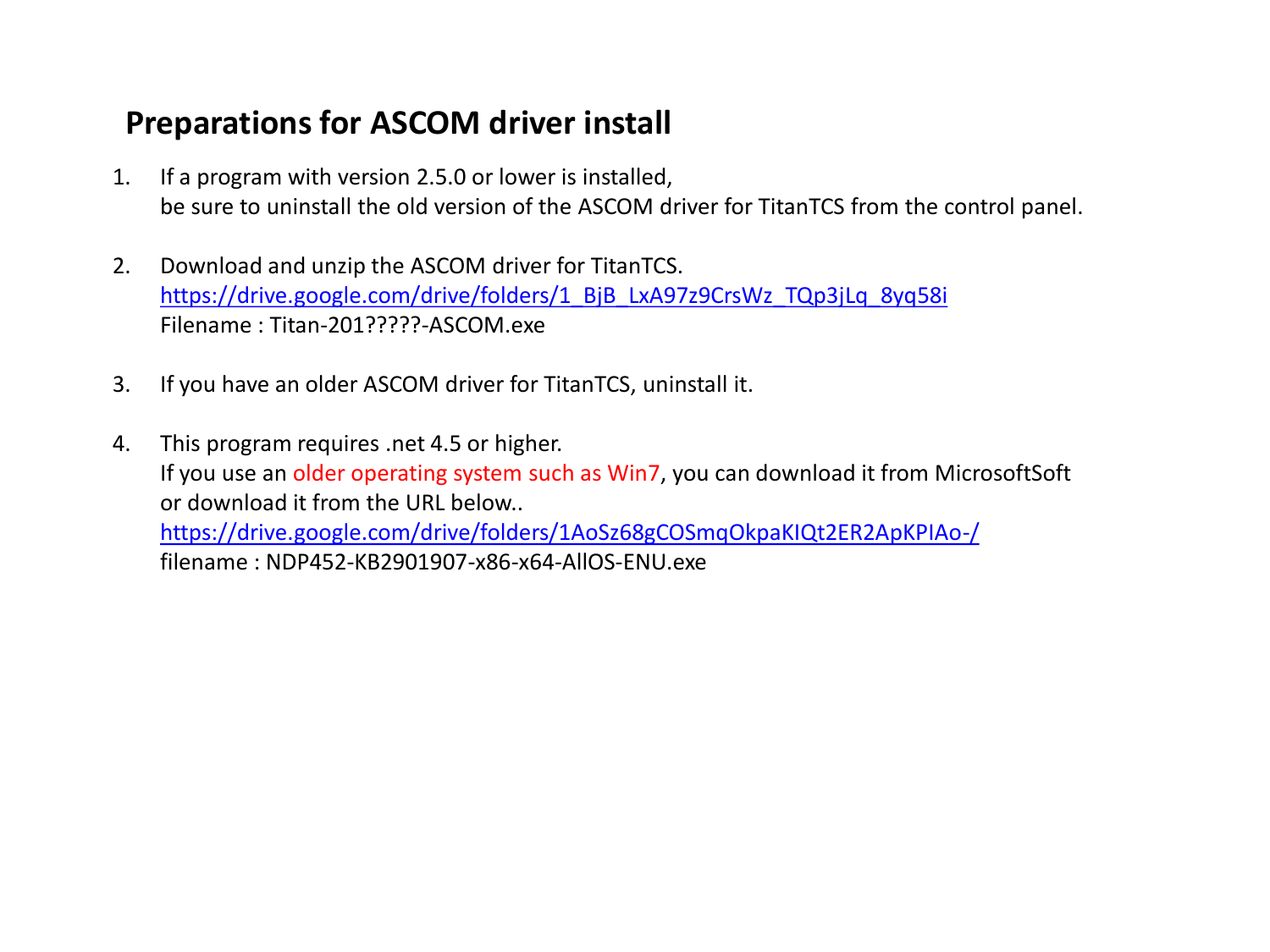### **Download from internet & Install 1/2**

- 1. Download and extract the Firmware Update program from the homepage. [https://drive.google.com/drive/folders/1\\_BjB\\_LxA97z9CrsWz\\_TQp3jLq\\_8yq58i](https://drive.google.com/drive/folders/1_BjB_LxA97z9CrsWz_TQp3jLq_8yq58i) Filename : Titan-201?????-ASCOM.exe
- 2. Run the downloaded file to install the ASCOM driver for TitanTCS.
- 3. If the installation is successful, you will see "HOBYM TitanTCS" in the ASCOM Telescope Driver list.
- 4. If you are using Windows 10, the following screen may appear. Select "More Info", [Run anyway] to continue the installation.

| Windows protected your PC                                                                                                             | ×.<br>Windows protected your PC                                                                                                                                                        |
|---------------------------------------------------------------------------------------------------------------------------------------|----------------------------------------------------------------------------------------------------------------------------------------------------------------------------------------|
| Windows Defender SmartScreen prevented an unrecognized app from<br>starting. Running this app might put your PC at risk.<br>More info | Windows Defender SmartScreen prevented an unrecognized app from<br>starting. Running this app might put your PC at risk.<br>Titan_20180529.exe<br>App:<br>Publisher: Unknown publisher |
| Don't run                                                                                                                             | Don't run<br><b>Run anyway</b><br>________                                                                                                                                             |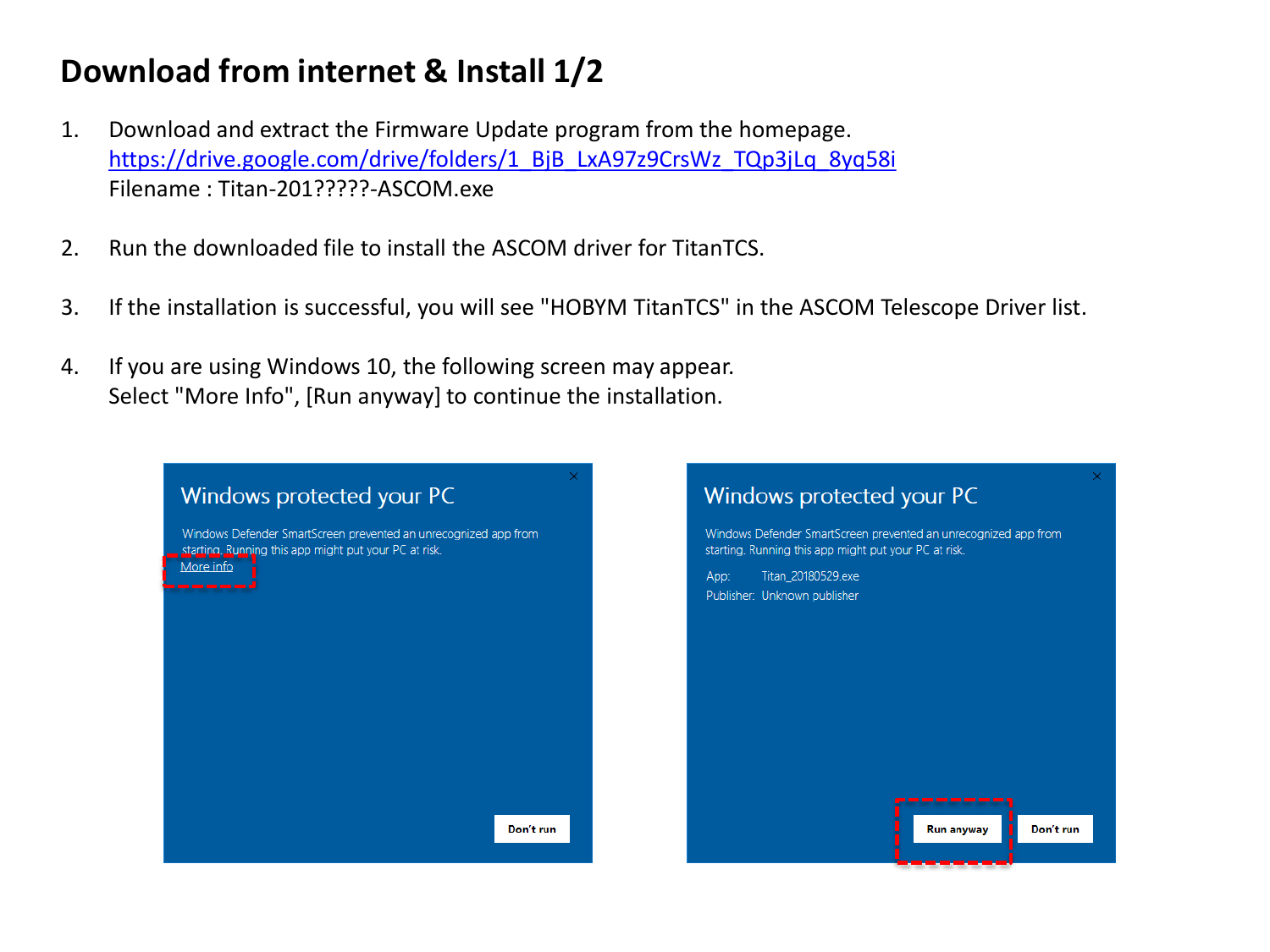## **Download from internet & Install 2/2**

Follow the steps below to continue the installation.





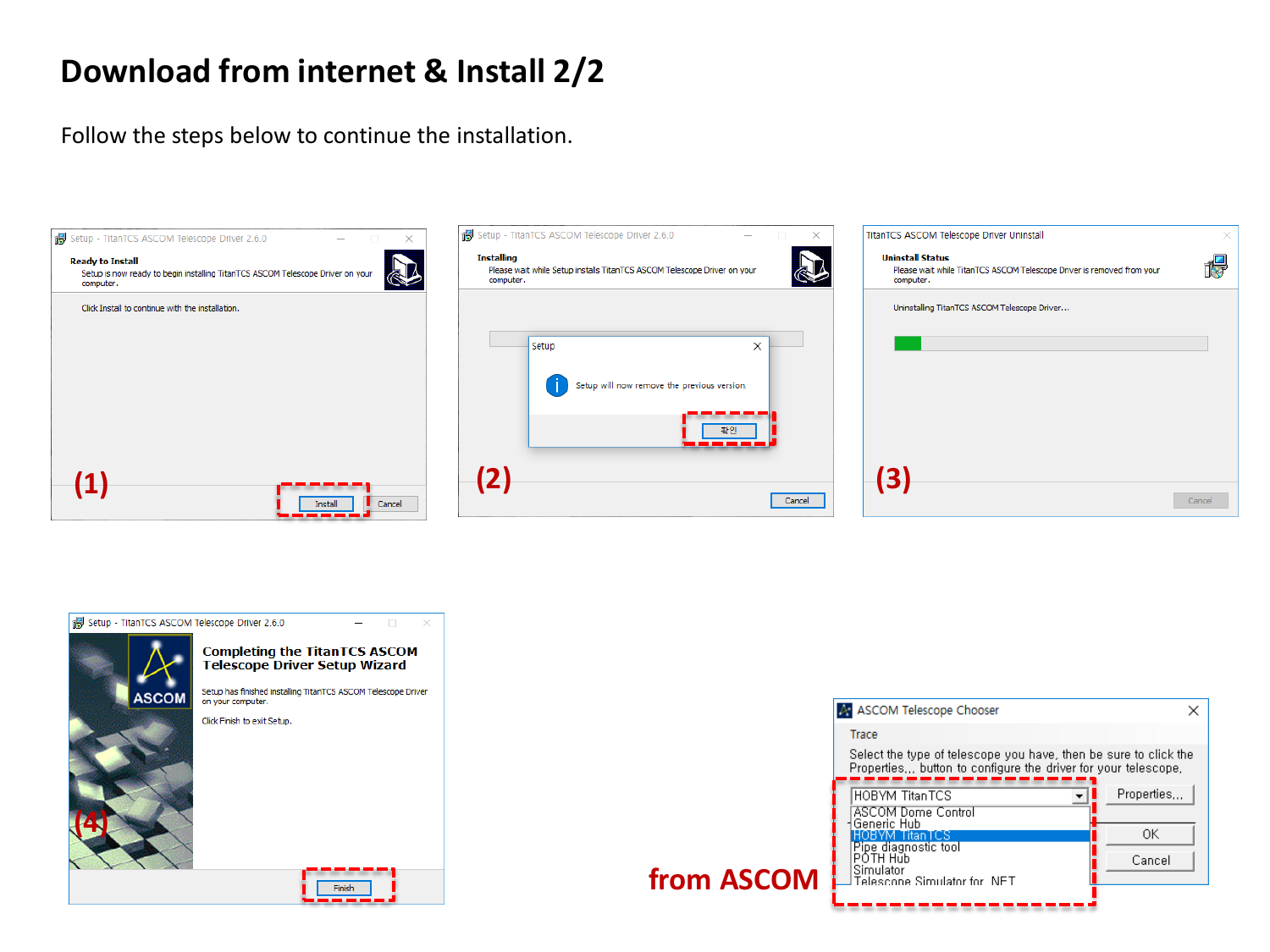## **Telescope control window**

| A HOBYM TitanTCS - COM5                                                                                                                                                                                                                                                                                                                                            |                                                                                                                                                                                                                                                                                                                                                                                                                                                             | $\times$                                                                                                                                           |
|--------------------------------------------------------------------------------------------------------------------------------------------------------------------------------------------------------------------------------------------------------------------------------------------------------------------------------------------------------------------|-------------------------------------------------------------------------------------------------------------------------------------------------------------------------------------------------------------------------------------------------------------------------------------------------------------------------------------------------------------------------------------------------------------------------------------------------------------|----------------------------------------------------------------------------------------------------------------------------------------------------|
| Telescope<br><b>DEC</b><br>R A<br>24*09:41<br>03:48:37<br>$\vee$ Sync<br>Flip<br>N<br>E<br>W<br>Stop<br>S<br><br>50%<br>1/10<br>Speed<br>Park Telescope<br>Parking at current location<br>Move to saved point, park<br>Park<br><b>Unpark</b><br>Save current location<br>as a parking spot<br>Name<br><b>ASCOM</b><br><b>DEC</b><br>R A<br>07:29:30<br>$-02:59:43$ | Location<br>Degree, minute, second<br>Latitude<br>59<br>33<br>North $\sim$<br>37<br>126<br>59<br>59<br>East $\vee$<br>Longitude<br>Time zone<br>9<br>Hours<br>Set Location<br>Read<br>Date & Time<br>2018 / 11 / 24 23 : 50 : 42<br>Local<br><b>UTC</b><br>2018 / 11 / 24 14 : 50 : 42<br>9<br>Time zone<br>YMD<br><b>Hrs</b><br>Set Time<br>$\vee$ Refresh (RA, DEC, Time)<br>Connected: TCS Serial A<br>2018/11/23 00:00:00<br>Firmware<br>Version<br>260 | <b>PEC</b><br>Enable<br>Disable<br><b>PEC Tranining</b><br><b>Start</b><br>Stop<br>Camera<br>Focus<br>Shitter<br>Release<br>F/S Swap<br>Disconnect |
| Message                                                                                                                                                                                                                                                                                                                                                            |                                                                                                                                                                                                                                                                                                                                                                                                                                                             |                                                                                                                                                    |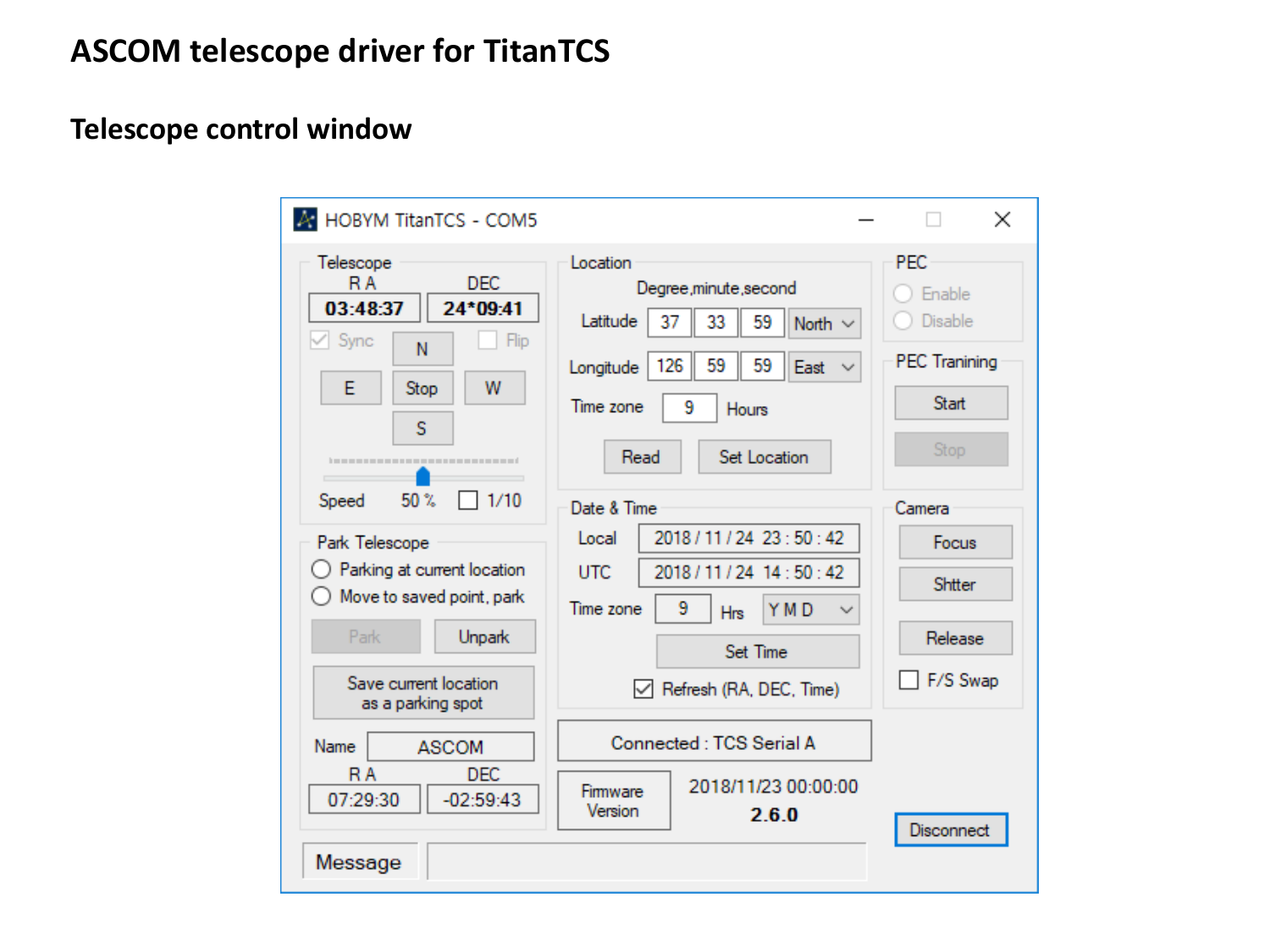#### **Telescope control**



RA / DEC current coordinates

```
Flip Status (Read only)
```
Unchecked :

The telescope is on the west side of the peer. The telescope is facing east.

Checked :

The telescope is on the west side of the peer. The telescope is facing east.

Mount slewing control

Speed of slewing speed

#### Sync status (read only)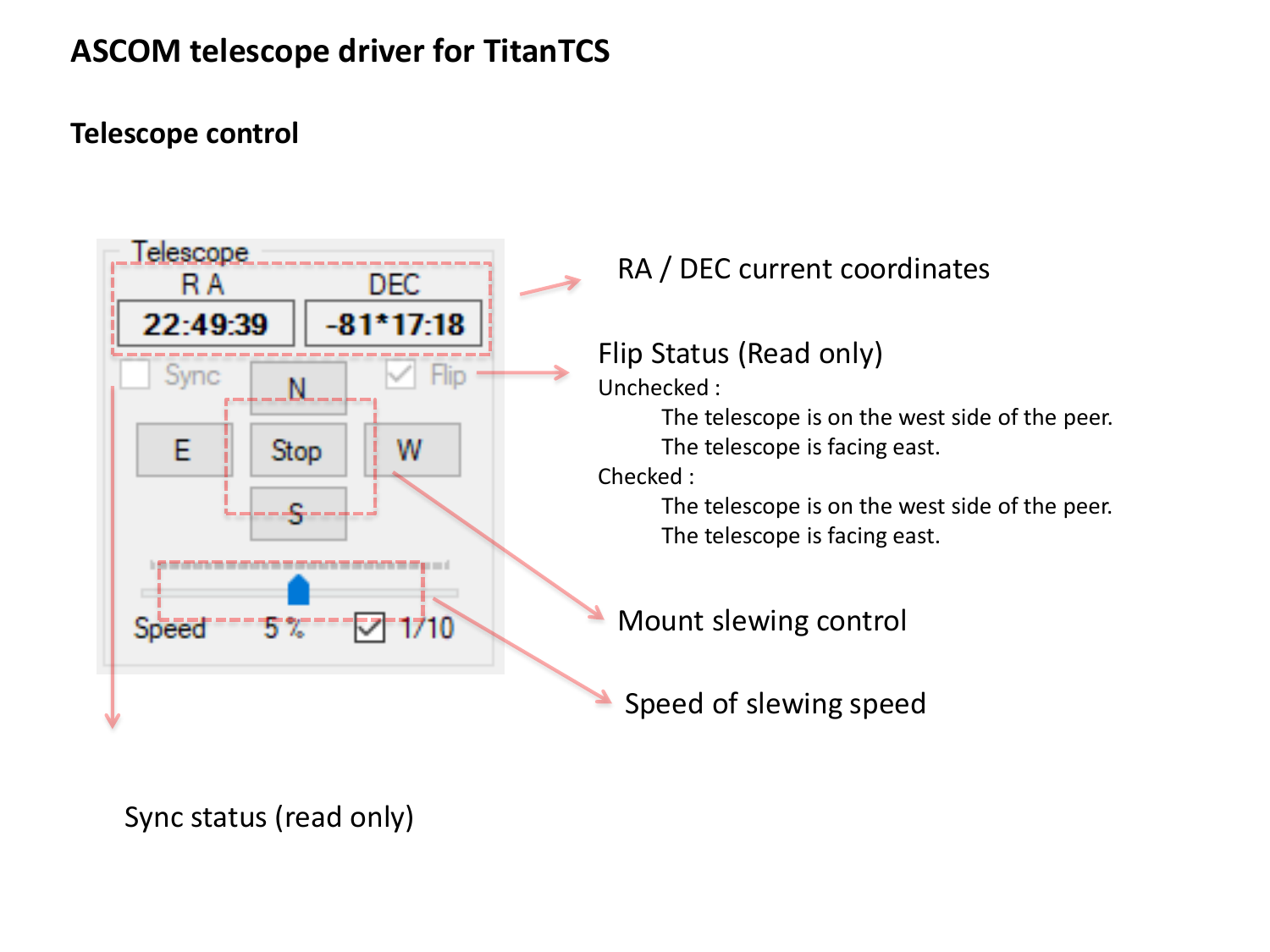**Park control**

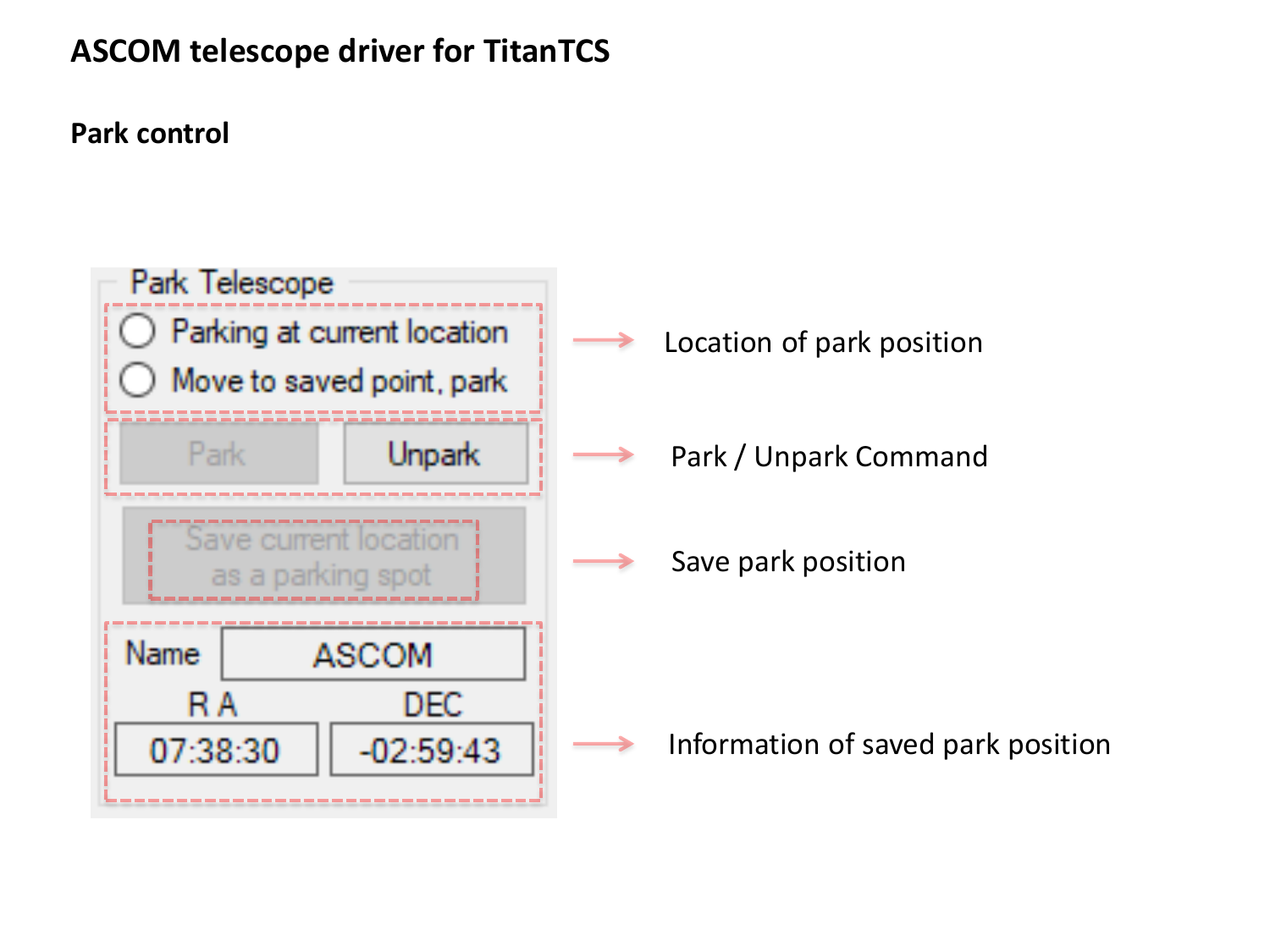#### **ASCOM telescope driver for**

**Site information control**

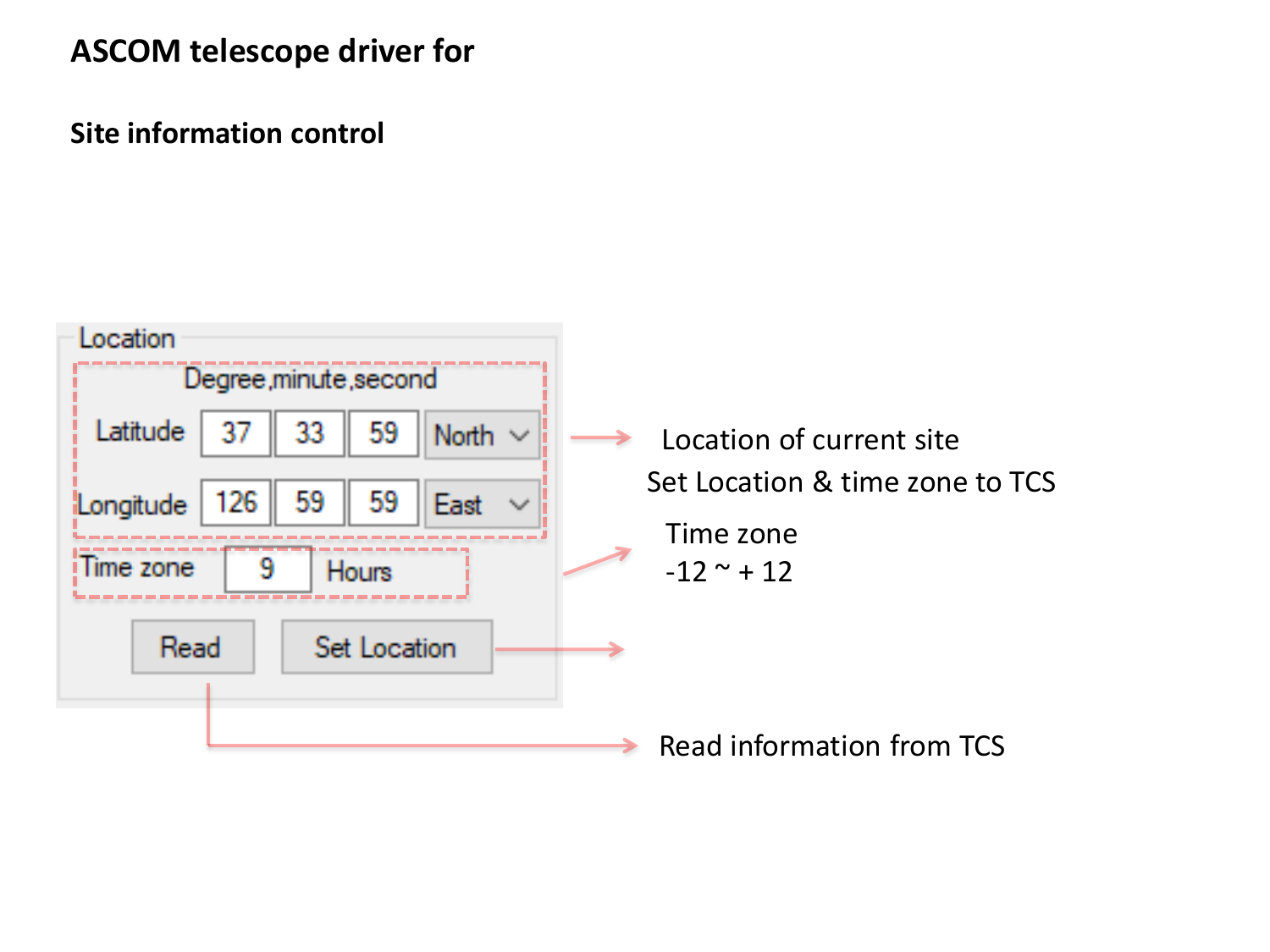## **Date & time**



- Time from Computer (not TCS)
- Display format of date
- Set computer time & time zone to TCS
	- Refresh date & time from computer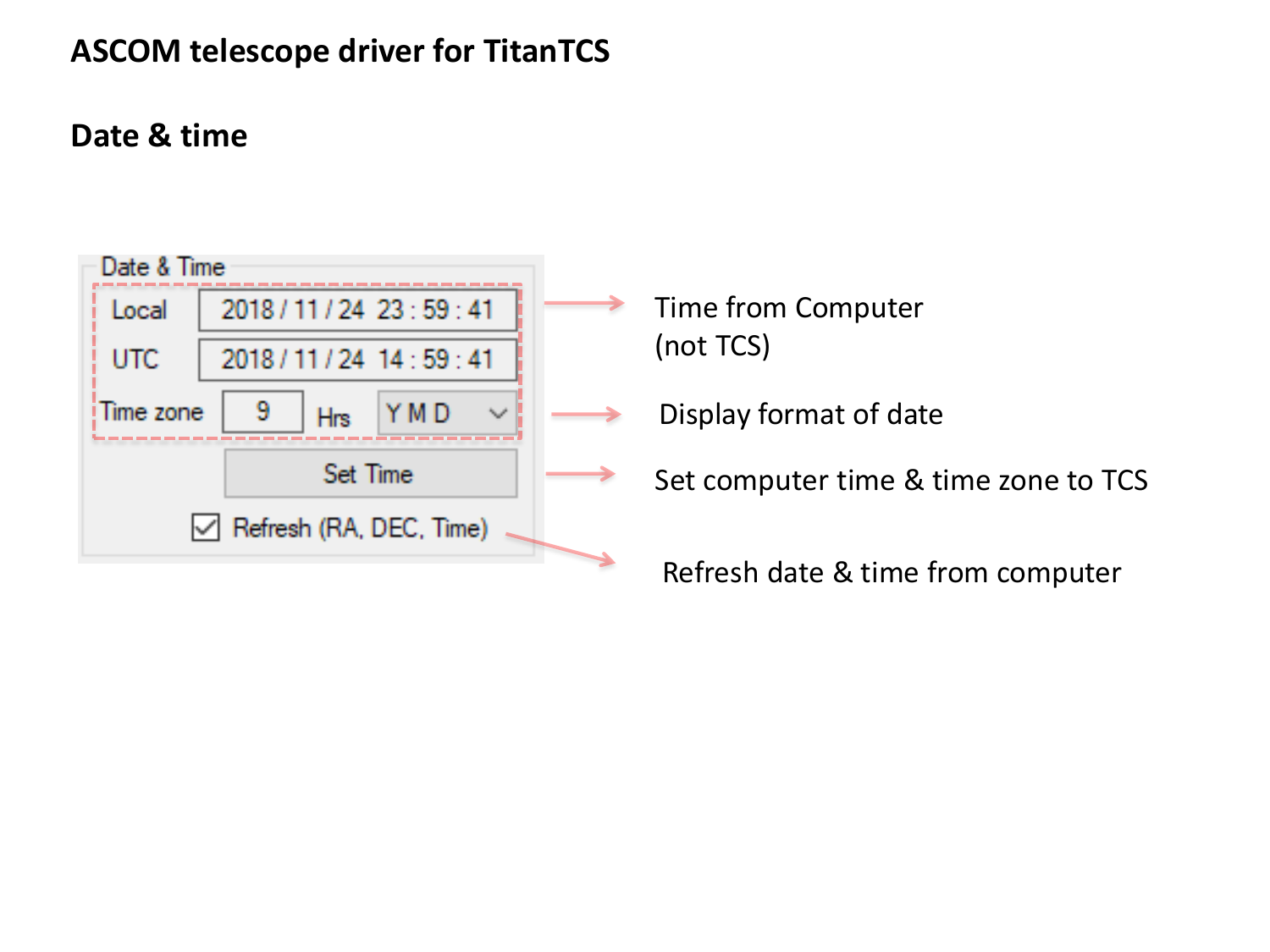#### **PEC / PEC training**



Enable /Disable PEC. This button is grayed if PEC data is not valid.

PEC training start

PEC training stop or cancel. If the PEC learning progresses more than 100%, the trained result will be saved when you stop.

If it is below 100%, the PEC information will be erased.